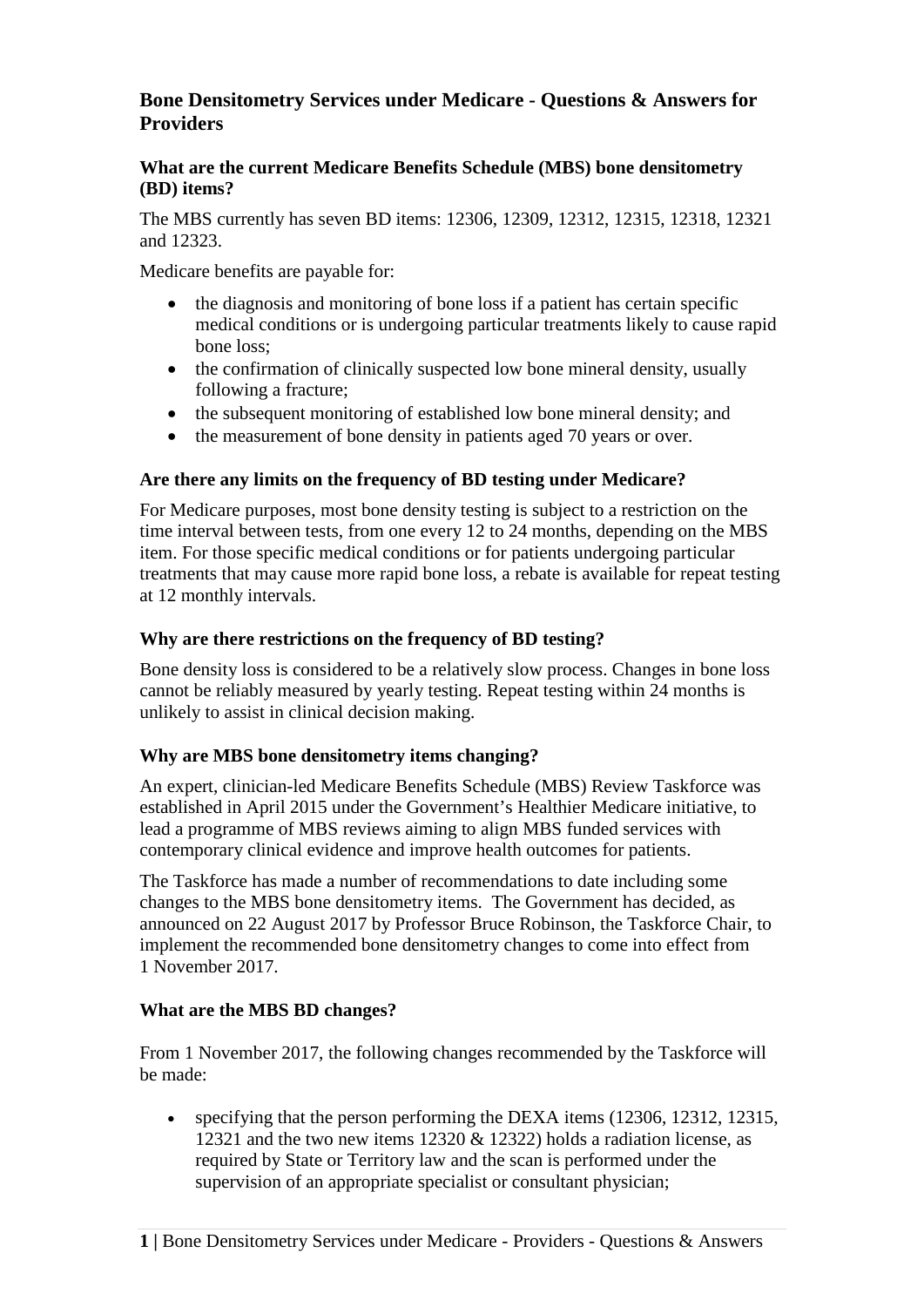- specifying that an appropriate specialist or consultant physician must be available to monitor and influence the conduct of the Quantitative Computed Tomography (QCT) scan (i.e. 12320 and 12322, when performed using QCT) and personally attend the patient if required;
- introducing the requirement that the interpretation and report for all MBS bone densitometry services will be provided by a specialist or consultant physician;
- replacing item 12323 for people aged 70 years or over with two time-restricted items (new items 12320 & 12322) based on patient bone mineral density t-scores. Item 12320 continues to make available an initial bone densitometry service for those patients aged 70 years or over who have not already had this service; and
- deleting the QCT items 12309 and 12318 from the MBS.

From 1 November 2017, the MBS bone densitometry items with the changes outlined above, will be included in the *Health (General Medical Services) Table Regulation 2017* in conjunction with their removal from the *Health Insurance (Bone Densitometry) Determination 2012*.

## **How will the changes affect patients aged 70 years or over?**

From 1 November 2017, two new MBS items will apply for BD testing for patients aged 70 years or over.

Patients 70 years or over will continue to be eligible for an initial screening study (item 12320).

Patients with a bone mineral density t-score of -1.5 or above will be eligible for one scan every 5 years (item 12320).

Patients with a bone mineral density t-score of less than -1.5 and above -2.5 will be eligible for one scan every two years (item 12322).

The MBS Review Taskforce found these testing frequencies to be clinically appropriate. A testing interval of one year is not considered reliable in detecting change attributable to actual bone loss in the screening setting.

### **What about patients diagnosed with osteoporosis?**

Patients diagnosed with osteoporosis will continue to be able to use the existing clinically appropriate bone densitometry MBS items. The Taskforce did not recommend changes to eligibility and time restrictions for these items.

### **Will there be changes to Medicare services for people already diagnosed with specific health conditions affecting their bone density?**

The current MBS items for people with a range of specified conditions that affect their bone mineral density will continue to have access to the same items. The Taskforce did not recommend changes to eligibility and time restrictions for these items.